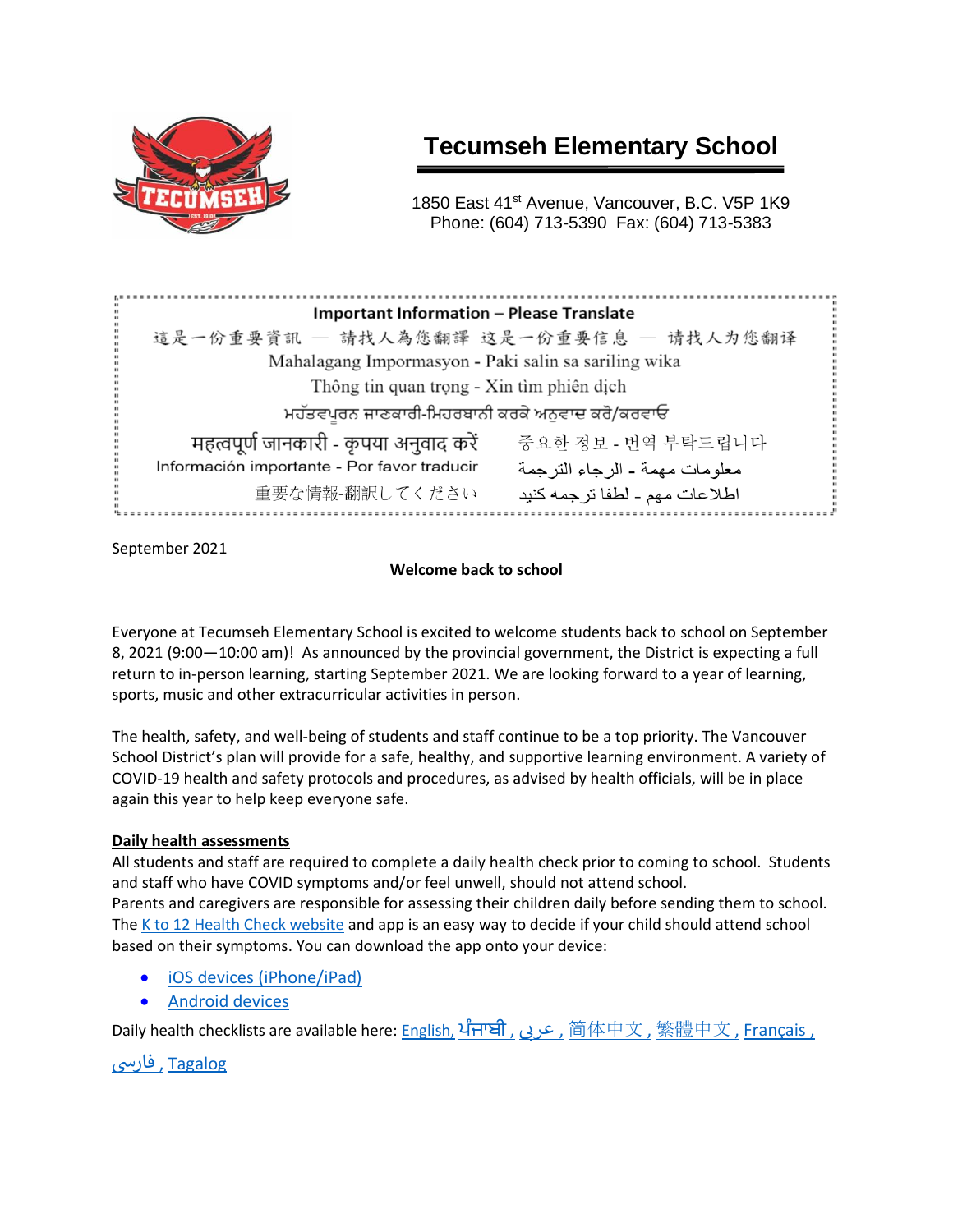## **If your child becomes ill while at school**

Any child experiencing COVID-19-like symptoms will be moved to a secluded space, such as a first-aid room or designated health room, where they will be supervised and supported by staff. Parents/guardians will be notified and advised to pick-up their child as soon as possible.

Please ensure that the school has your current contact information, including emergency contact information, to ensure timely pick-up. Please add Tecumseh Elementary School's Main Phone line (604- 713-5390) to your phone contacts list so that it appears on the call display when the school is trying to reach you.

## **Wearing masks**

As required in provincial guidelines, all staff, students in grades 4 to 12 and visitors are required to wear masks in all indoor areas, including:

- At their desks
- On school buses

Exceptions include:

- A person who cannot tolerate wearing a mask for health or behavioural reasons
- A person unable to put on or remove a mask without the assistance of another person
- If the mask is removed temporarily for the purposes of identifying the person wearing it
- If the mask is removed temporarily to engage in an educational activity that cannot be performed while wearing a mask.
- If a person is eating or drinking
- If a person is behind a barrier
- While providing a service to a person with a disability or diverse ability (for example, a hearing impairment), where visual cues, facial expressions and/or lip reading/movements are important.

Students in Kindergarten to Grade 3 are encouraged to wear a mask indoors while in school and on school buses.

We have been very fortunate at Tecumseh Elementary School with the wonderful support from our families encouraging their children to wear their masks daily.

## **Hand hygiene and respiratory etiquette**

School staff will continue to focus on the importance of frequent hand washing (hand sanitizing) and of proper respiratory etiquette, such as coughing/sneezing into your sleeve or into a tissue. Over the past several months the District has replaced faucets in all Vancouver schools to enable proper hand washing. Schools have also been provided with hand sanitizing stations for common areas, classrooms without sinks and at entry and exit locations.

At Tecumseh, students will sanitize their hands before entering the school, before and after eating, before and after using the gym/computer lab/library/iPads at school, before and after break times and before exiting the school at dismissal.

## **Cleaning and disinfecting schools**

Like last year, enhanced cleaning and disinfecting will take place in every school in the district. This will include ensuring that all frequently touched surfaces are cleaned and disinfected at least once every 24 hours.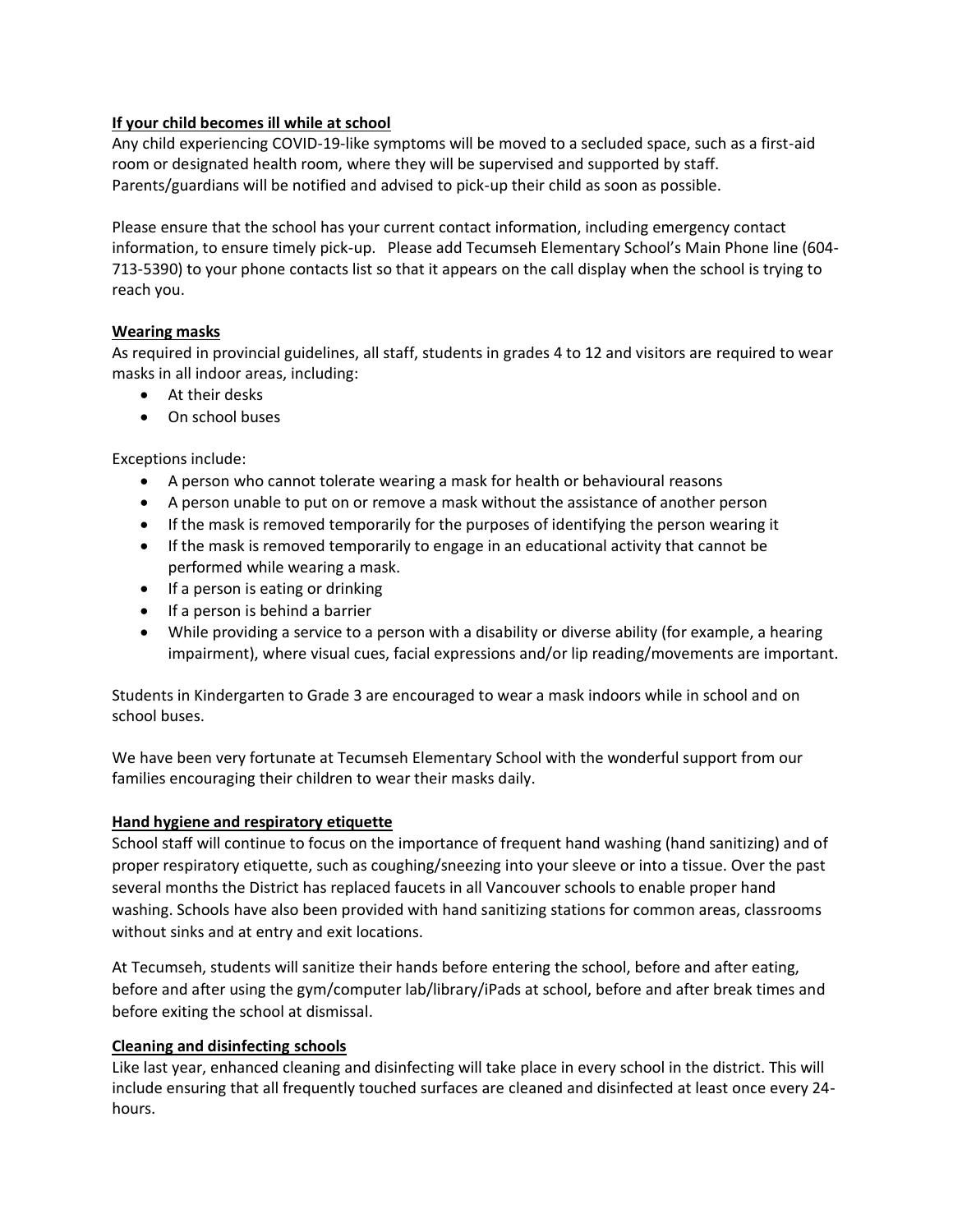## **School Visitors**

Schools in Vancouver will continue to welcome in-person visitors by appointment only. If you would like to make an in-person appointment, please contact your child(ren)'s teacher or the Main Office at 604- 713-5390. All visitors are required to wear a mask, complete a daily health check, sanitize their hands, sign-in at the Main Office and follow all COVID-safety guidelines.

## **Keeping your distance**

Schools will continue to create space between students. This will include management of the movement of students in common areas such as hallways, in order to prevent crowding. Students will also be reminded to respect the personal space of others, to keep distance between themselves and others, avoid physical contact and to spread out as much as possible. We will also continue to take students outdoors, as much as possible, to engage in learning opportunities.

*In order to reduce crowding at pick-up and drop-off times at Tecumseh Elementary School*:

- In the morning, all students will line-up outside at their designated area and await pick-up by their classroom teacher
- This year, we have carefully planned the use of all of our doors (4 main entry points and 4 classroom specific exit doors) for student ingress and egress. This will assist in spreading students around our large school site and improve traffic flow entering and exiting the school.
	- o Specifically (please see the diagram):
		- For students with their classroom on the **top floor, East side** of the school, line up at your division marker/orange cone on the East side of the school (near the portables)
		- For students with their classroom on the **top floor, West side** of the school, line up at your division marker/orange cone on the basketball court area
			- For students registered in our **MACC** class, please line up at the division 4 marker/orange cone. Please note: The first day of student attendance for students in the MACC class is on September 9, 2021 (full day, 9:00—3:03 pm)
		- **Fig.** For students with their classroom on the Main Floor, line up at your division marker/orange cone at the North side/front of the school (East  $41<sup>st</sup>$  Avenue side)
		- For Ms. Hunt's and Ms. Kim's students, line up at your division marker/orange cone near the breezeway
		- For Ms. Evans', Pam's and Ms. Sabbagha's students, line up at your division marker/orange cone near your classroom exterior exit door.
		- For students in the North Portable, line-up by the side door of the North Portable
	- o Please note: This system will be different than last year's system since District-wide, there will no longer be staggered start and end times. We have carefully planned to spread our student population around our large site and worked to mitigate bottlenecks. **Students, please look for your Division marker/orange cone—it may not be in the same place as it was last year.**
		- **Please be patient**. As with any new system, things may not go smoothly at the beginning, and it will take some practice, but I am confident we can do it!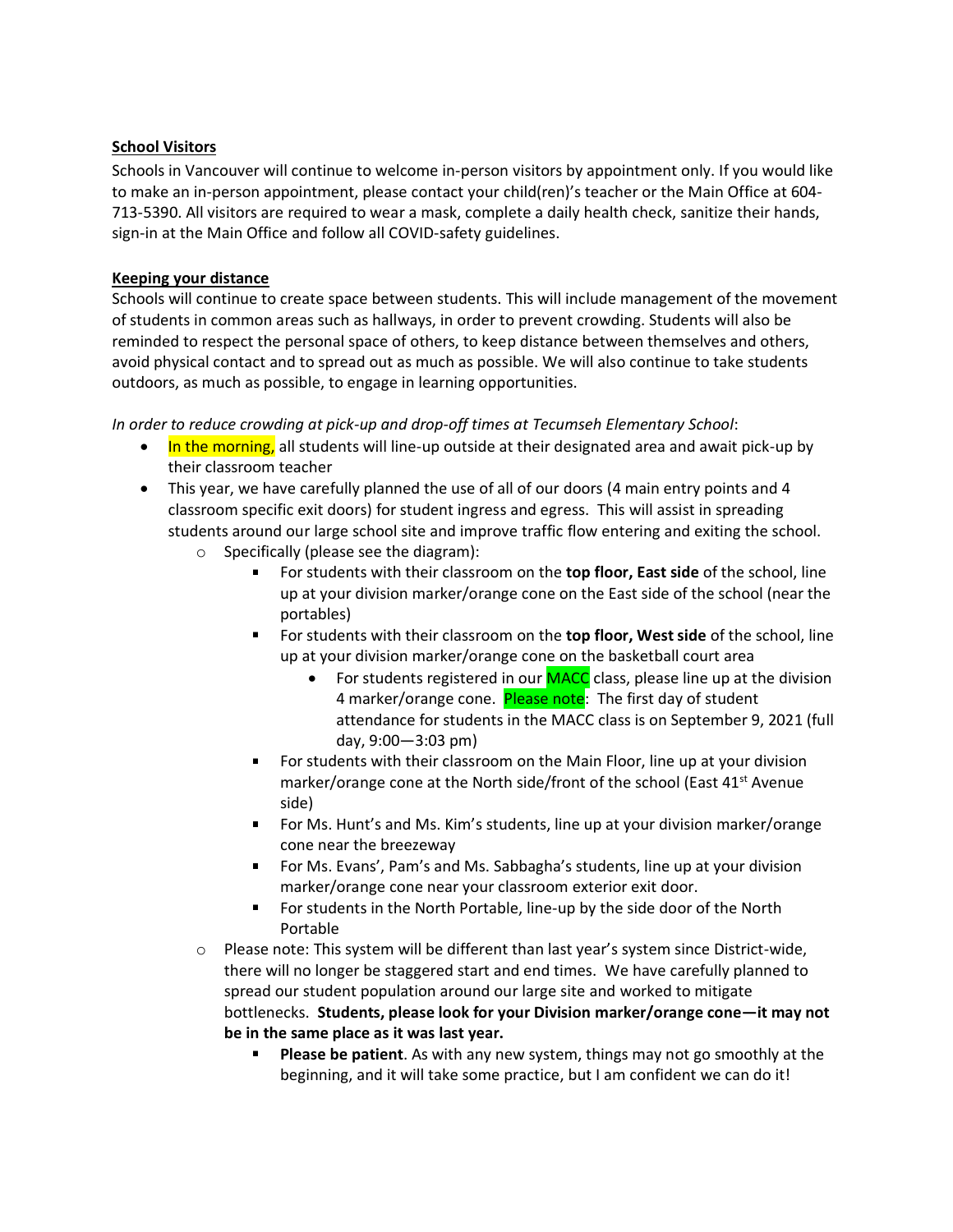- At the end of the day/dismissal (3:03 pm), students will be dismissed out of the entry door they used in the morning at drop-off—please coordinate with your child(ren) where you will be waiting for them (example: by the Spiderweb climber, by the flagpole, by the bike racks etc.)
- Parents/Guardians—we will have 400+ students to move into and out of the school grounds. Please remember to maintain physical distance at all times. Following pick-up of your child(ren), please leave the school grounds quickly so crowds can smoothly and naturally disperse. Please consider coming back later to play on the playground once all crowds have dispersed.



Key: ">>" symbols indicate the direction of student line up, first student in line faces division marker/orange cone

Indicates the entry/exit door of each class

## **Ventilation**

Over the past year, significant improvements to ventilation systems have been made at all schools. This work has included making repairs and upgrades to mechanical systems, replacing and upgrading filters,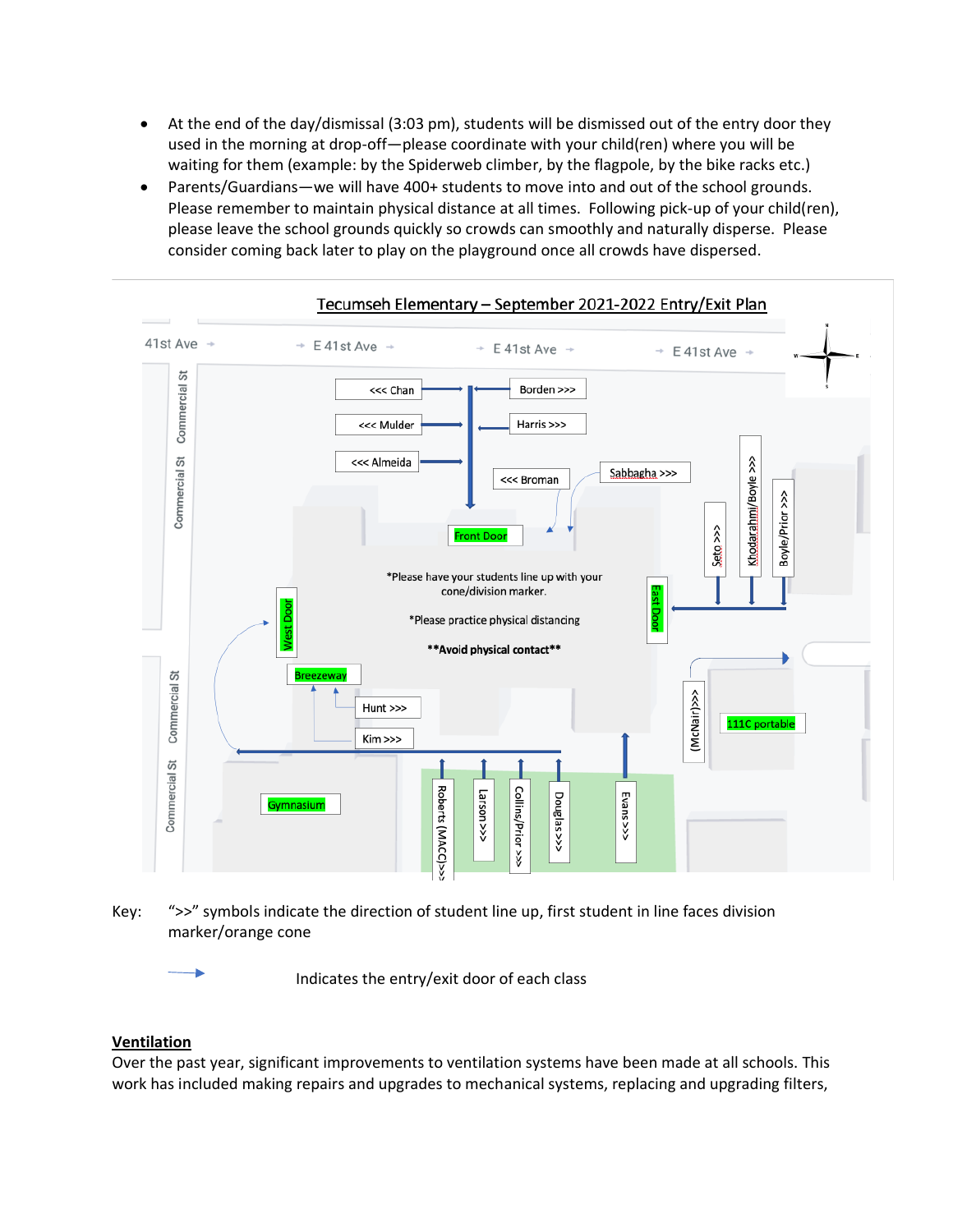setting controls to maximize the intake of outside air into learning spaces. Work has also been done to make sure windows, in all learning spaces, can be opened to provide additional ventilation.

## **More information**

More in-depth information from the provincial government, can be found using this link [here.](https://www2.gov.bc.ca/gov/content/education-training/k-12/covid-19-safe-schools) The District continues to encourage everyone who is eligible to be fully vaccinated against COVID-19. Details about vaccinations, provided by the Vancouver Coastal Health, is available [here.](http://www.vch.ca/covid-19/covid-19-vaccine)

#### **Other essential information**

Student break times

- All students will be outside in the fresh air during their break times. Please dress for the weather. At Tecumseh, we have some rain ponchos available to support students who may need to borrow some wet weather gear
- Lunches will be eaten in each student's classroom before they head outside for fresh air/play time. Daily, please pack your child a recess snack, a lunch and a refillable water bottle (there is a touchless chilled water bottle station near the Main Office available for students to refill their water bottles as needed)

Schedule for the first week

- All students will be with their last year's teacher and classmates as we determine accurate enrolment numbers of returning students
	- $\circ$  If you are new to Tecumseh, please line up at the flagpole (North Side/East 41st Avenue)—teachers will come out to greet you and walk you to your temporary classes with students in your age group so you can meet some friends!
- September 8, 2021—Students are in attendance for one hour, 9:00—10:00 am.
- September  $9<sup>th</sup>$  onwards—Students attend full day, 9:00 am  $-$  3:03 pm
	- o For students enrolled in Ms. Roberts' District MACC Class, your first day of school is September 9, 2021 (full day, 9:00—3:03 pm).
		- On September 9, 2021: For our incoming MACC students (Ms. Roberts' class), please line-up on the basketball court area at the Division 4 marker/orange cone
	- o Daily, please pack a recess snack, lunch, and refillable water bottle
		- Please pack snacks/lunches that:
			- Do no need reheating
			- Include cutlery (Fork or spoon)
			- Are nut free
			- Children can eat independently
		- **There will be no drop-off of lunches or snacks accepted**
	- o Daily, please dress for the weather (hats, sunscreen, raincoats, boots, etc.), as all break times will be outside in the fresh air. We are fortunate at Tecumseh, to have a very large play area for students to spread out and enjoy
- As soon as we have accurate enrolment numbers, we will move students into their new classrooms. There has been a lot of movement into and out of our catchment over the summer and we use the first few days of school to confirm enrolment and reorganize classes as needed to accommodate our in-catchment students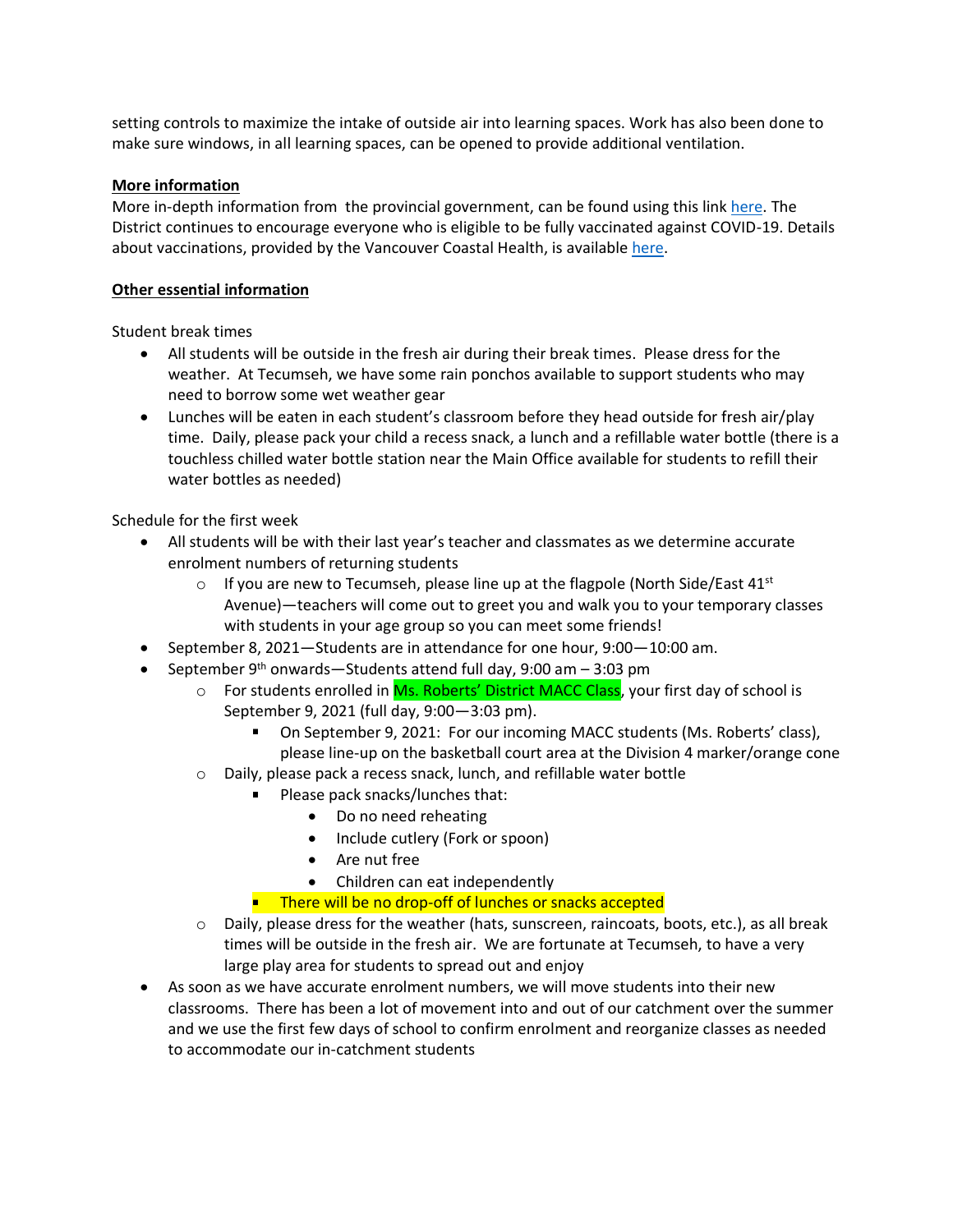# Traffic/Parking

- $\circ$  If it is possible, please walk with your child(ren) to school. Traffic around all schools can be a challenge at drop-off and dismissal times
- $\circ$  On Commercial and Beatrice Streets, there is 3-minute drop-off parking available please see City of Vancouver signage on the street
- $\circ$  On East 43<sup>rd</sup> Avenue, there is longer term (30 minute) parking available
- o Please **do not** park in the **No Stopping Zone** on Commercial Street (near Commercial and East  $41<sup>st</sup>$  Avenue) immediately adjacent to the school building. The City of Vancouver has this parking restriction so that the area remains clear for emergency vehicles should they need to attend the school. Parking in this area, even for a few minutes, creates unnecessary bottlenecks at this busy intersection
- o **The staff parking lot is for VSB authorized use only**. Please do not use the staff parking lot for student drop-off or pick-up.
- Traffic signs explained:

Keep the area around your school a safe place to walk, cycle and roll by following the posted signs. If you are driving, consider parking several blocks away and walking to the school. It's an active way to start and end the day.



**School Crosswalk** Drivers must yield to pedestrians and remain stopped at every marked and unmarked intersection until they reach the other curb.



**School Zone** This sign reminds drivers they are entering a school zone and they should be alert.



**Speed Humps** Speed humps are installed to reduce the speed of traffic and calm the street. Slow down around the school.



No Stopping (School days) No vehicles are allowed here between 8 AM - 5 PM. This keeps sightlines clear and gives emergency vehicles somewhere to park.



No Parking ( School days ) Drivers may stop for no more than five minutes to drop-off and pick-up. A legal parking spot should be found to wait longer or enter the school.



**School Zone Speed Limit** On local streets in the school zone, drivers need to slow down to 30 km/hr between 8 AM to 5 PM.



**Bus Zone** Only buses may park here. Vehicles approaching from both directions must stop for school buses when their lights are flashing.



3 Minute Parking ( School days ) These spots are for quick pick-ups and drop-offs. Park and collect your child quickly to create a spot for another vehicle.

We remain flexible to the direction we receive from the Provincial Health Officer as we start the year and as we navigate the rest of the school year. We understand we may need to pivot from our initial planning. Please know, the health and safety of our students and staff is a top priority in the Vancouver School District.